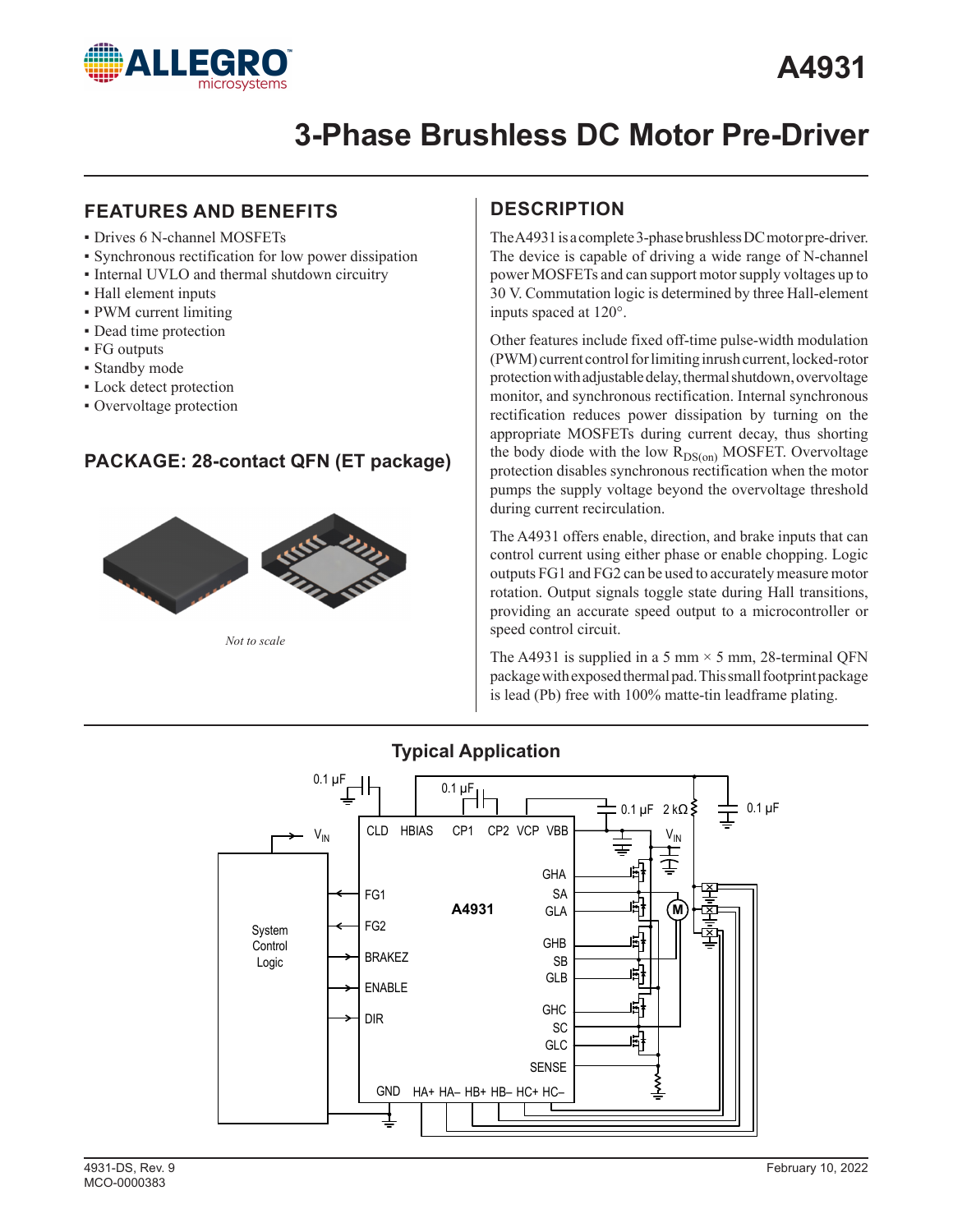#### **SELECTION GUIDE**

| <b>Part Number</b> | Packing              | Package                                 |              |  |  |  |
|--------------------|----------------------|-----------------------------------------|--------------|--|--|--|
| A4931METTR-T       | 1500 pieces per reel | 5 mm × 5 mm, 0.90 mm nominal height QFN | $-20$ to 105 |  |  |  |
| A4931GETTR-T       | 1500 pieces per reel | 5 mm × 5 mm, 0.90 mm nominal height QFN | $-40$ to 105 |  |  |  |

#### **ABSOLUTE MAXIMUM RATINGS**

| <b>Characteristic</b>                | Symbol                    | <b>Notes</b>     | Rating        | <b>Units</b> |
|--------------------------------------|---------------------------|------------------|---------------|--------------|
| Load Supply Voltage                  | $\rm V_{BB}$              |                  | 38            |              |
| Motor Phase Output                   | $S_X$                     | $t_{w}$ < 500 ns | $-3$          |              |
| Hall Input<br>$V_{Hx}$               |                           | DC               | $-0.3$ to $7$ |              |
| Logic Input Voltage Range            | $V_{\mathsf{IN}}$         |                  | $-0.3$ to $7$ |              |
| Logic Output Voltage Range           | $\rm V_{FG}$              | FG1, FG2 pins    | $-0.3$ to $7$ |              |
| <b>Operating Ambient Temperature</b> |                           | Range M          | $-20$ to 105  | $^{\circ}C$  |
|                                      | $T_A$                     | Range G          | $-40$ to 105  | $^{\circ}$ C |
| <b>Maximum Junction Temperature</b>  | $T_{J}$ (max)             |                  | 150           | $^{\circ}C$  |
| Storage Temperature                  | $\mathsf{T}_{\text{stg}}$ |                  | $-40$ to 150  | $^{\circ}$ C |

#### **THERMAL CHARACTERISTICS**

| Characteristic                                                                                               | Symbol         | <b>Test Conditions*</b> | Rating | Units         |
|--------------------------------------------------------------------------------------------------------------|----------------|-------------------------|--------|---------------|
| Package Thermal Resistance,<br>4-layer PCB based on JEDEC standard<br>$R_{\theta,IA}$<br>Junction to Ambient |                | 32                      | °C/W   |               |
| Package Thermal Resistance,<br>Junction to Exposed Pad                                                       | $R_{\theta$ JP |                         |        | $\degree$ C/W |

\*For additional information, refer to the Allegro website.

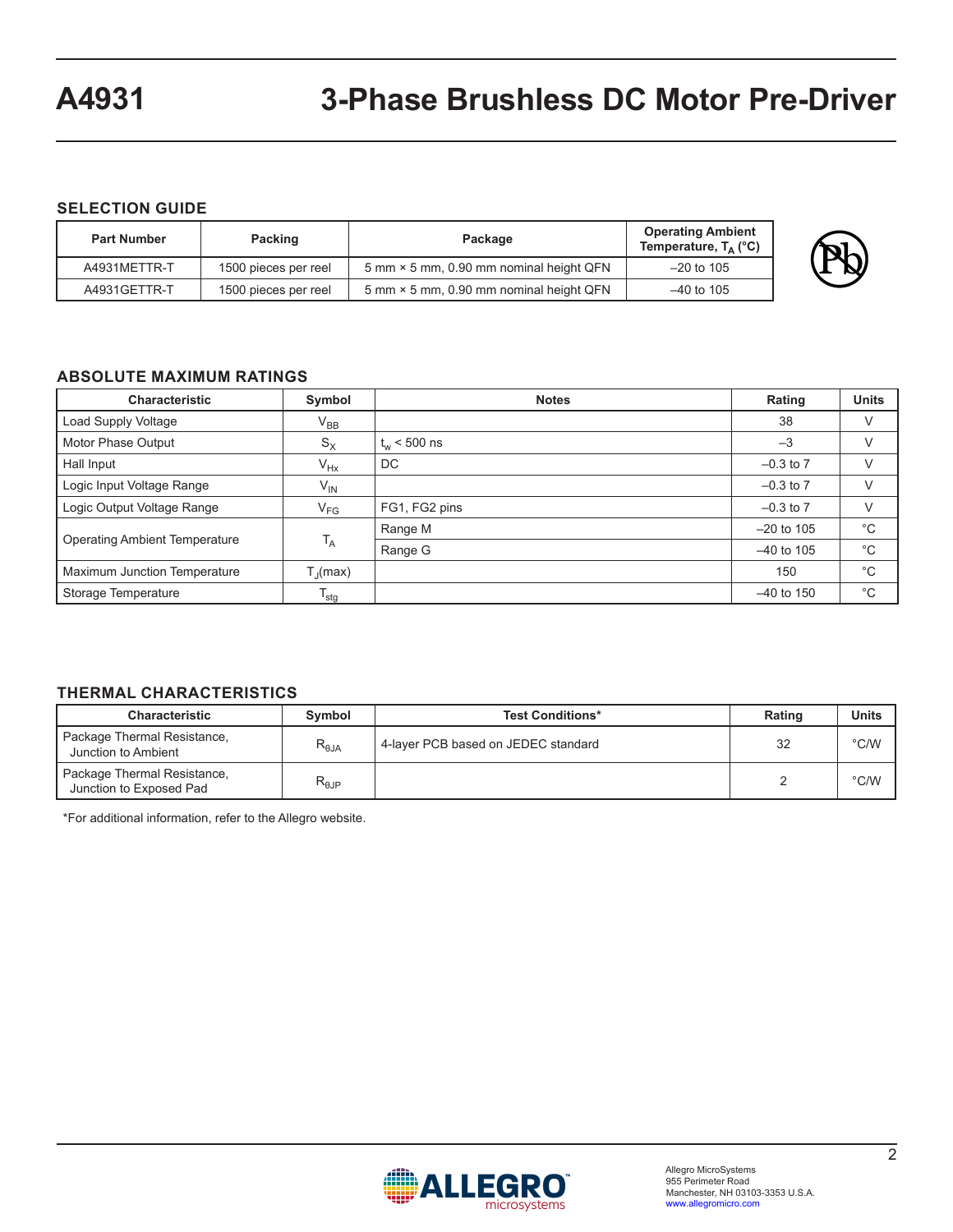## **FUNCTIONAL BLOCK DIAGRAM**



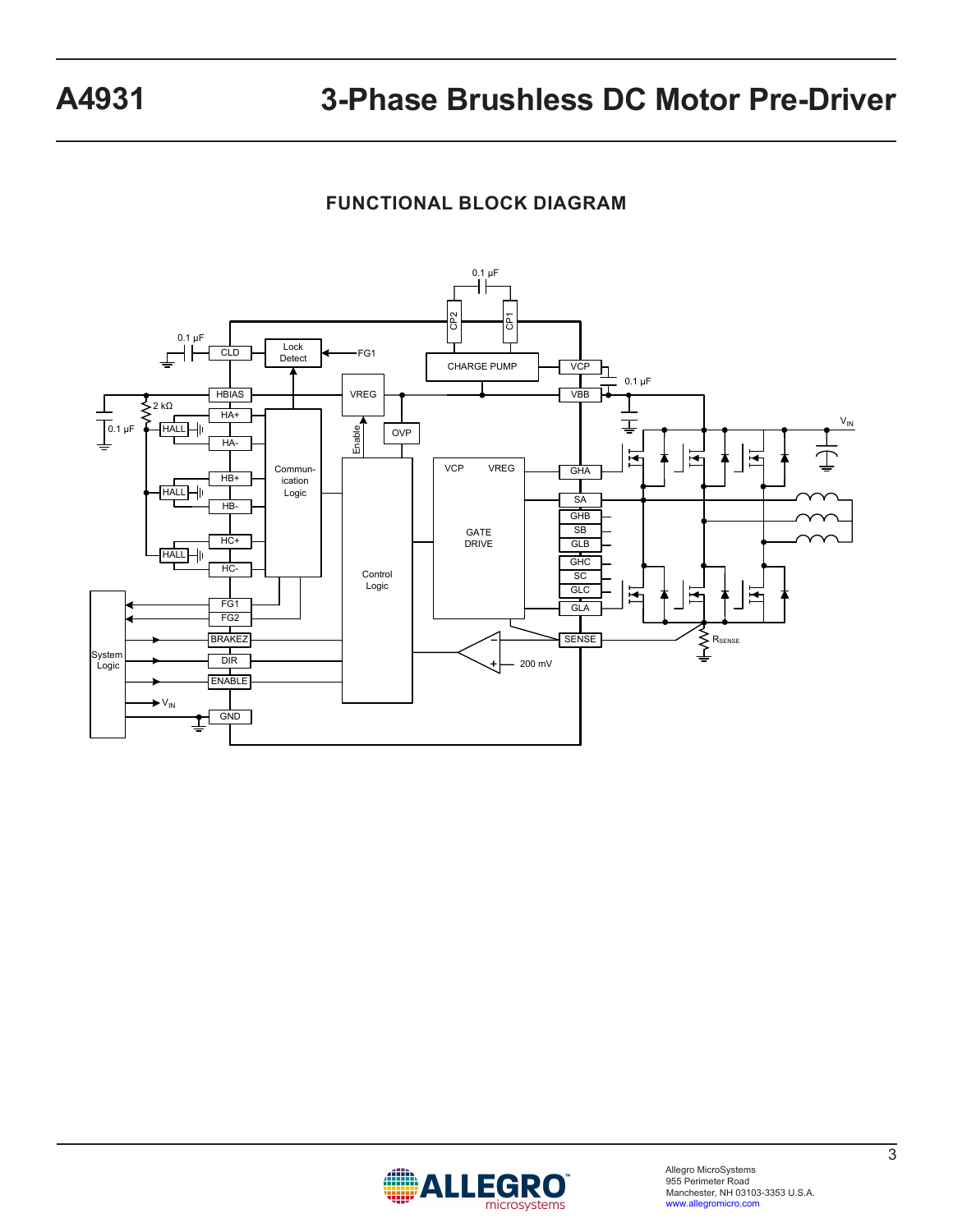## **PINOUT DIAGRAM AND TERMINAL LIST**



ET Package Pinout Diagram

#### **Terminal List**

| <b>Number</b>    | <b>Name</b>     | <b>Description</b>             |  |  |  |
|------------------|-----------------|--------------------------------|--|--|--|
| 1                | HA+             | Hall input A                   |  |  |  |
| $\overline{2}$   | HA-             | Hall input A                   |  |  |  |
| 3                | HB+             | Hall input B                   |  |  |  |
| $\overline{4}$   | HB-             | Hall input B                   |  |  |  |
| 5                | HC+             | Hall input C                   |  |  |  |
| 6                | HC-             | Hall input C                   |  |  |  |
| 7                | <b>GND</b>      | Ground                         |  |  |  |
| 8                | <b>HBIAS</b>    | Hall bias power supply output  |  |  |  |
| 9                | CP <sub>1</sub> | Charge pump capacitor terminal |  |  |  |
| 10               | CP <sub>2</sub> | Charge pump capacitor terminal |  |  |  |
| 11<br><b>VBB</b> |                 | Supply voltage                 |  |  |  |
| 12<br><b>VCP</b> |                 | Reservoir capacitor terminal   |  |  |  |
| 13               | <b>SENSE</b>    | Sense resistor connection      |  |  |  |
| 14               | <b>GLC</b>      | Low side gate drive C          |  |  |  |

| <b>Number</b> | <b>Name</b>     | <b>Description</b>                           |
|---------------|-----------------|----------------------------------------------|
| 15            | <b>GLB</b>      | Low side gate drive B                        |
| 16            | <b>GLA</b>      | Low side gate drive A                        |
| 17            | GHC             | High side gate drive C                       |
| 18            | SC              | High side source connection C                |
| 19            | <b>GHB</b>      | High side gate drive B                       |
| 20            | SB.             | High side source connection B                |
| 21            | GHA             | High side gate drive A                       |
| 22            | SA              | High side source connection A                |
| 23            | FG1             | FG 1 speed control output $(3 \Phi)$ inputs) |
| 24            | FG <sub>2</sub> | FG 2 speed control output ( $\Phi A$ input)  |
| 25            | <b>CLD</b>      | Locked rotor detect timing capacitor         |
| 26            | <b>DIR</b>      | Logic input – motor direction                |
| 27            | <b>ENABLE</b>   | Logic input - external PWM control           |
| 28            | <b>BRAKEZ</b>   | Logic input – motor brake (active low)       |

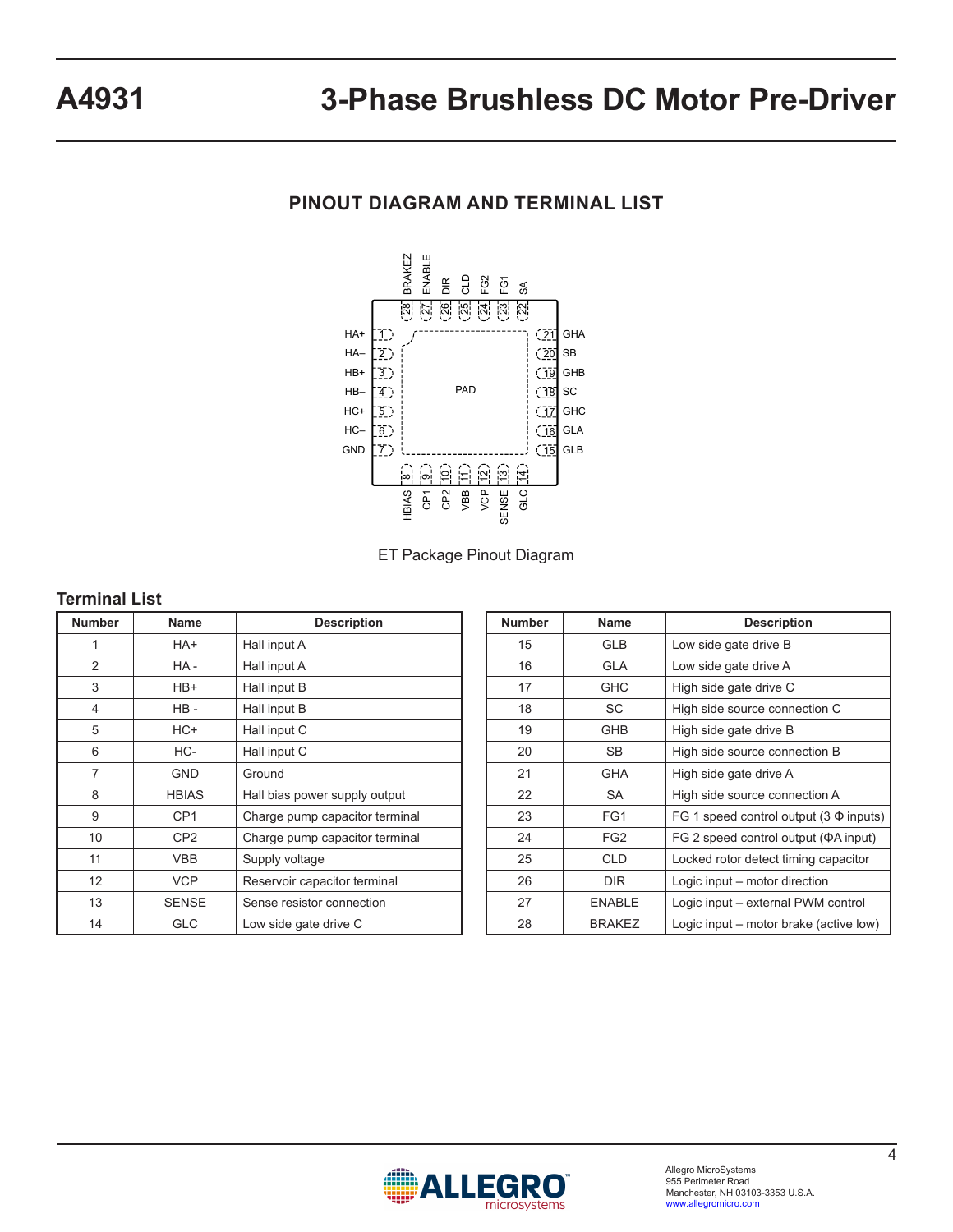### **ELECTRICAL CHARACTERISTICS\*:** Valid at T<sub>A</sub>= 25°C, V<sub>BB</sub> = 24 V, unless noted otherwise

| <b>Characteristics</b>                                                     | <b>Test Conditions</b> | Min.                                                   | Typ.                     | Max.                     | <b>Units</b>             |              |
|----------------------------------------------------------------------------|------------------------|--------------------------------------------------------|--------------------------|--------------------------|--------------------------|--------------|
| Supply Voltage Range                                                       | $V_{BB}$               | Operating                                              | 8                        |                          | <b>V<sub>BBOV</sub></b>  | $\vee$       |
|                                                                            |                        | $f_{\text{PWM}}$ < 30 kHz, $C_{\text{LOAD}}$ = 1000 pF |                          | 5                        | $6\phantom{1}6$          | mA           |
| Motor Supply Current                                                       | $I_{BB}$               | Charge pump on, outputs disabled, Standby mode         | $\overline{\phantom{0}}$ | 3                        | 3.5                      | mA           |
| <b>HBIAS Voltage</b>                                                       | $V_{HBIAS}$            | 0 mA $\leq$ $I_{HBIAS} \leq 24$ mA                     | 7.2                      | 7.5                      | 7.8                      | $\vee$       |
| <b>HBIAS Current Limit</b>                                                 | <b>I</b> HBIASlim      |                                                        | 30                       | $\qquad \qquad -$        |                          | mA           |
| <b>CONTROL LOGIC</b>                                                       |                        |                                                        |                          |                          |                          |              |
| Logic Input Voltage                                                        | $V_{IN(1)}$            |                                                        | 2                        | $\overline{\phantom{a}}$ | $\overline{\phantom{0}}$ | $\vee$       |
|                                                                            | $V_{IN(0)}$            |                                                        | $\overline{\phantom{0}}$ | $\overline{\phantom{0}}$ | 0.8                      | $\vee$       |
| Logic Input Current                                                        | $I_{IN(1)}$            | $V_{IN}$ = 2 V                                         | $-1$                     | 1.0                      | 1                        | μA           |
|                                                                            | $I_{IN(0)}$            | $V_{IN} = 0.8 V$                                       | $-1$                     | $-1.0$                   | $\mathbf{1}$             | μA           |
| Input Pin Glitch Reject                                                    |                        | ENB pin                                                | 350                      | 500                      | 650                      | ns           |
|                                                                            | t <sub>GLITCH</sub>    | DIR, BRAKEZ pins                                       | 700                      | 1000                     | 1300                     | ns           |
| <b>ENB Standby Pulse Propagation Delay</b><br>To outputs off<br>$t_{dENB}$ |                        |                                                        | 2.1                      | 3                        | 3.9                      | ms           |
| HBIAS Wake-Up Delay, Standby Mode<br>t <sub>dHBIAS</sub>                   |                        | $C_{HBIAS} = 0.1 \mu F$                                | $\overline{\phantom{0}}$ | 15                       | 25                       | μs           |
| <b>GATE DRIVE</b>                                                          |                        |                                                        |                          |                          |                          |              |
| High-Side Gate Drive Output                                                | $V_{GS(H)}$            | Relative to $V_{BB}$ , $I_{GATE} = 2 mA$               | $\overline{7}$           | $\overline{\phantom{0}}$ | $\overline{\phantom{0}}$ | $\vee$       |
| Low-Side Gate Drive Output                                                 | $V_{GS(L)}$            | $I_{GATE}$ = 2 mA                                      | $\overline{7}$           | $\overline{\phantom{0}}$ | $\overline{\phantom{m}}$ | $\vee$       |
| Gate Drive Current (Sourcing)<br>$I_{\text{Gate}}$                         |                        | $V_{GH} = V_{GL} = 4 V$                                | 20                       | 30                       |                          | mA           |
| Gate Drive Pull Down Resistance<br>$\rm R_{\rm Gate}$                      |                        |                                                        | 10                       | 28                       | 40                       | Ω            |
| Dead Time                                                                  | $t_{\text{dead}}$      |                                                        | 700                      | 1000                     | 1300                     | ns           |
| <b>Current Limit Input Threshold</b>                                       | $V_{REF}$              |                                                        | 180                      | 200                      | 220                      | mV           |
| Fixed Off-Time                                                             | $t_{\text{OFF}}$       |                                                        | 18                       | 25                       | 37                       | μs           |
| <b>PROTECTION</b>                                                          |                        |                                                        |                          |                          |                          |              |
| Thermal Shutdown Temperature                                               | $T_{\text{JTSD}}$      |                                                        | 155                      | 170                      | 185                      | $^{\circ}C$  |
| Thermal Shutdown Hysteresis                                                | $T_{JTSDhys}$          |                                                        | 14                       | 15                       | 26                       | $^{\circ}$ C |
| <b>VBB UVLO Enable Threshold</b>                                           | $V_{BBUV}$             | Rising V <sub>BB</sub>                                 | 6.2                      | 7                        | 7.85                     | $\vee$       |
| VBB UVLO Hysteresis                                                        | V <sub>BBUVhys</sub>   |                                                        | 0.4                      | 0.75                     | 1                        | $\vee$       |
| <b>VCP UVLO</b>                                                            | V <sub>CPUV</sub>      | Relative to V <sub>BB</sub>                            | 4.6                      | $\overline{\phantom{0}}$ | 6                        | $\vee$       |
| <b>Lock Detect Duration</b>                                                | $t_{lock}$             | $C = 0.1 \mu F$                                        | 1.5                      | 2                        | 2.5                      | s            |
| <b>VBB Overvoltage Threshold</b><br>$V_{\text{BBOV}}$                      |                        | Rising V <sub>BB</sub>                                 | 30                       | 33                       | 37.5                     | $\vee$       |

*Continued on the next page...*

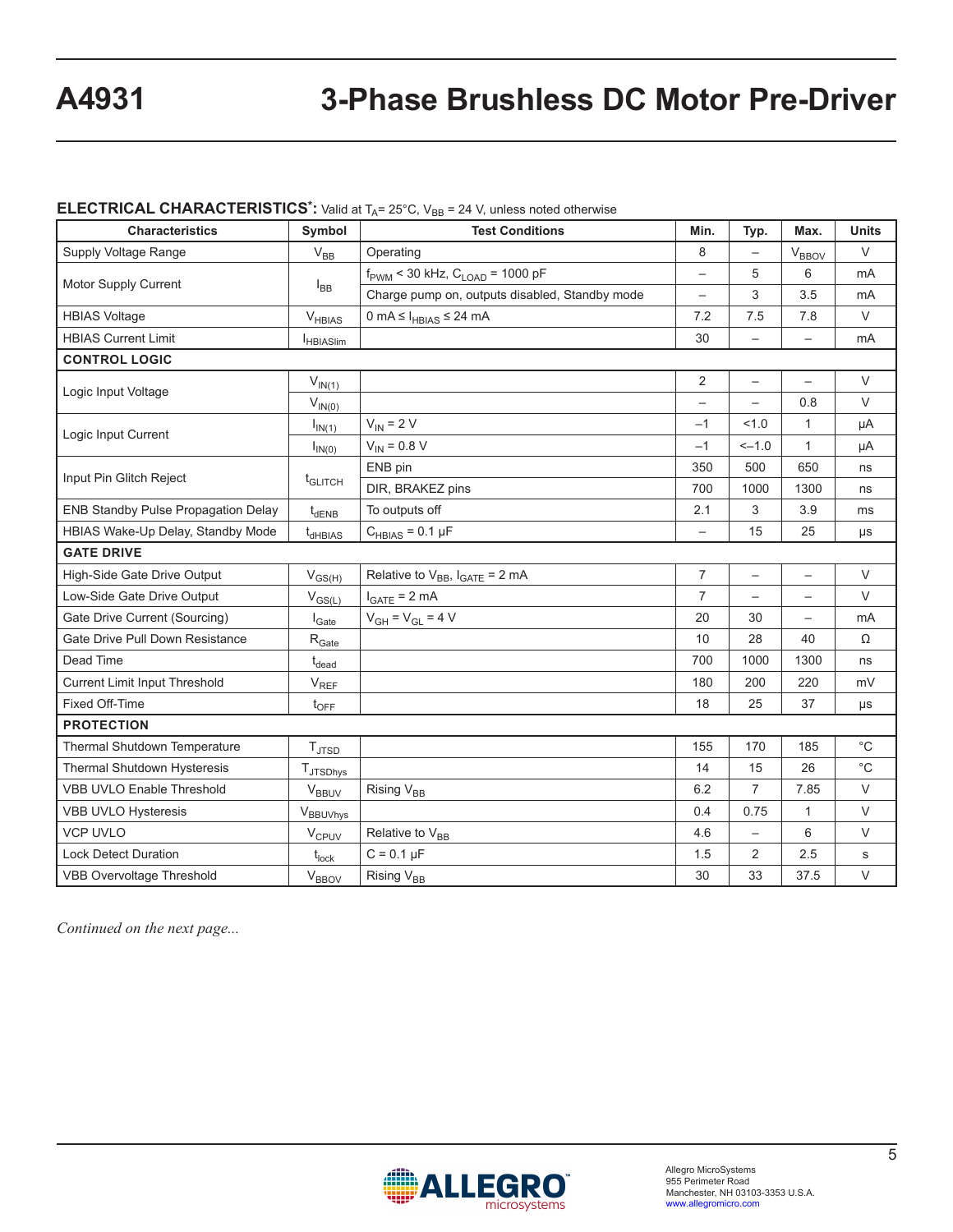#### **ELECTRICAL CHARACTERISTICS<sup>\*</sup> (continued):** Valid at T<sub>A</sub>= 25°C, V<sub>BB</sub> = 24 V, unless noted otherwise

| <b>Characteristics</b>                        | Symbol            | <b>Test Conditions</b>                        | Min.                     | Typ.                     | Max.                     | <b>Units</b> |
|-----------------------------------------------|-------------------|-----------------------------------------------|--------------------------|--------------------------|--------------------------|--------------|
| <b>HALL LOGIC</b>                             |                   |                                               |                          |                          |                          |              |
| <b>Hall Input Current</b>                     | <sup>I</sup> HALL | $V_{IN}$ = 0.2 to 3.5 V                       | $-1$                     | 0                        |                          | μA           |
| Common Mode Input Range                       | $V_{CMR}$         |                                               | 0.2                      | $\overline{\phantom{m}}$ | 3.5                      | V            |
| AC Input Voltage Range<br>V <sub>HALL</sub>   |                   |                                               | 60                       | —                        |                          | $mV_{p-p}$   |
| <b>Hall Thresholds</b><br>$V_{th}$            |                   | Difference between Hall inputs at transitions |                          | ±10                      | $\overline{\phantom{m}}$ | mV           |
|                                               | $V_{HYS}$         | $T_J = 25^{\circ}C$                           | 10                       | 20                       | 30                       | mV           |
| Hall Threshold Hysteresis                     |                   | $T_1 = -20$ °C to 125°C                       | 5                        | 20                       | 40                       | mV           |
| Pulse Reject Filter<br>t <sub>pulse</sub>     |                   |                                               |                          | 2                        |                          | μs           |
| <b>FG</b>                                     |                   |                                               |                          |                          |                          |              |
| FG Output Saturation Voltage<br>$V_{FG(sat)}$ |                   | $I_{FG}$ = 2 mA                               |                          |                          | 0.5                      | V            |
| FG Leakage Current                            | <b>FGIkg</b>      | $V_{FG}$ = 5 V                                | $\overline{\phantom{m}}$ | $\overline{\phantom{m}}$ |                          | μA           |

\*Typical data are for initial design estimations only, and assume optimum manufacturing and application conditions. Performance may vary for individual units, within the specified maximum and minimum limits.

For input and output current specifications, negative current is defined as coming out of (sourcing) the specified device pin.

Specifications throughout the allowed operating temperature range are guaranteed by design and characterization.

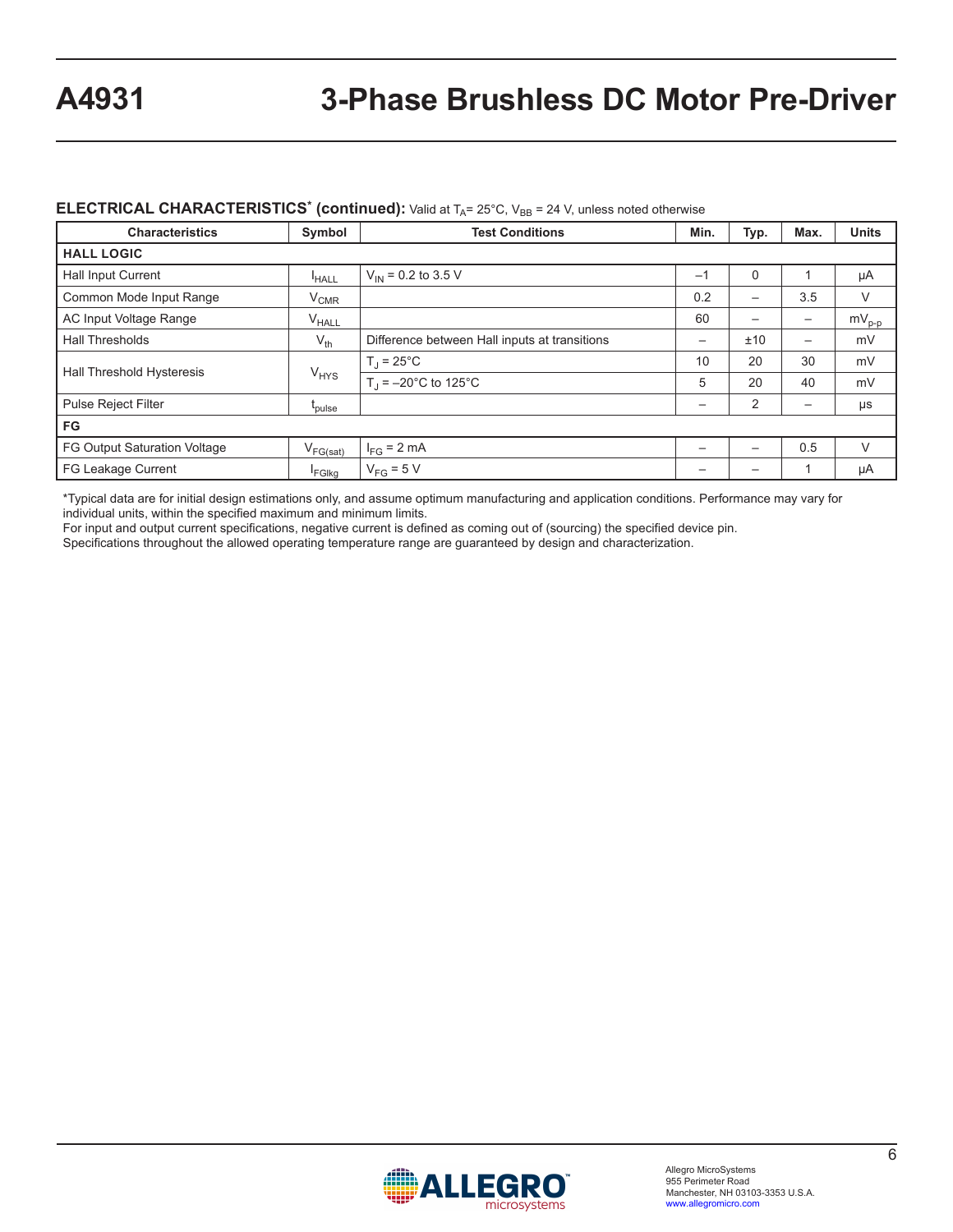| <b>Condition</b> |   | Inputs |           |    |                 |            | <b>Resulting Pre-Driver Outputs</b> |                 |            |            |            | <b>Motor Output</b> |    |    |                |
|------------------|---|--------|-----------|----|-----------------|------------|-------------------------------------|-----------------|------------|------------|------------|---------------------|----|----|----------------|
|                  |   | HA     | <b>HB</b> | HC | <b>BRAKEZ</b>   | <b>ENB</b> | <b>GHA</b>                          | <b>GLA</b>      | <b>GHB</b> | <b>GLB</b> | <b>GHC</b> | <b>GLC</b>          | A  | в  | C              |
|                  | A | ٠      |           | ٠  | HI              | LO         | HI                                  | LO              | LO         | HI         | LO         | LO                  | HI | LO | Z              |
|                  | B | ٠      |           |    | HI              | LO         | HI                                  | LO              | LO         | LO         | LO         | HI                  | HI | Z  | LO             |
| $DIR = 1$        | C | ٠      | ٠         |    | HI              | LO         | LO                                  | LO              | HI         | LO         | LO         | HI                  | Ζ  | HI | LO             |
| (Forward)        | D |        | ٠         |    | HI              | LO         | LO                                  | H <sub>l</sub>  | H1         | LO         | LO         | LO                  | LO | HI | Ζ              |
|                  | E |        | ٠         | ٠  | HI              | LO         | LO                                  | H <sub>II</sub> | LO         | LO         | HI         | LO                  | LO | Ζ  | H <sub>l</sub> |
|                  | E |        | -         | ٠  | HI              | LO         | LO                                  | LO              | LO         | HI         | HI         | LO                  | Ζ  | LO | H <sub>l</sub> |
|                  | A | ÷      |           | ٠  | HI              | LO         | LO                                  | H <sub>II</sub> | HI         | LO         | LO         | LO                  | LO | HI | Z              |
|                  | F |        |           | ٠  | HI              | LO         | LO                                  | LO              | HI         | LO         | LO         | HI                  | Ζ  | HI | LO             |
| $DIR = 0$        | E |        | ٠         | ٠  | HI              | LO         | HI                                  | LO              | LO         | LO         | LO         | HI                  | HI | Ζ  | LO             |
| (Reverse)        | D |        | ٠         |    | HI              | LO         | HI                                  | LO              | LO         | HI         | LO         | LO                  | HI | LO | Z              |
|                  | C | ٠      | ٠         |    | HI              | LO         | LO                                  | LO              | LO         | HI         | HI         | LO                  | Z  | LO | H <sub>l</sub> |
|                  | B | ٠      |           |    | HI              | LO         | LO                                  | HI              | LO         | LO         | HI         | LO                  | LO | Ζ  | H <sub>l</sub> |
| Fault*           |   | ٠      | ٠         | ٠  | H <sub>II</sub> | X          | LO                                  | LO              | LO         | LO         | LO         | LO                  | Ζ  | Ζ  | Ζ              |
| Fault*           |   |        |           |    | H <sub>II</sub> | X          | LO                                  | LO              | LO         | LO         | LO         | LO                  | Z  | Z  | Z              |
| Brake*           |   | X      | X         | X  | LO              | X          | LO                                  | HI              | LO         | HI         | LO         | HI                  | LO | LO | LO             |

#### **Logic States Table** (See timing charts, below) X = Don't Care, Z = high impedance

\* DIR = Don't Care

**HB**





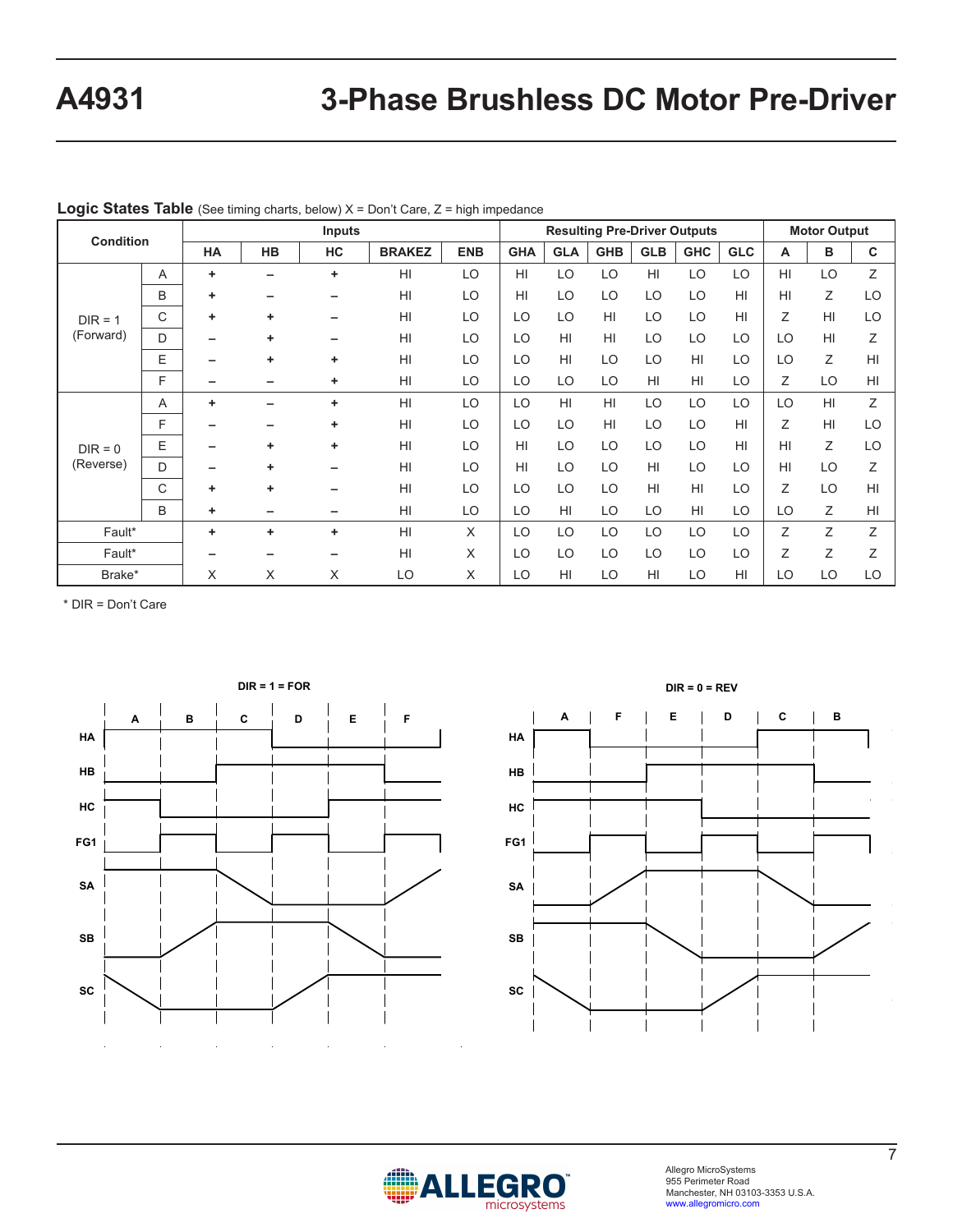

**Figure 2: Power-Down Timing Diagram**

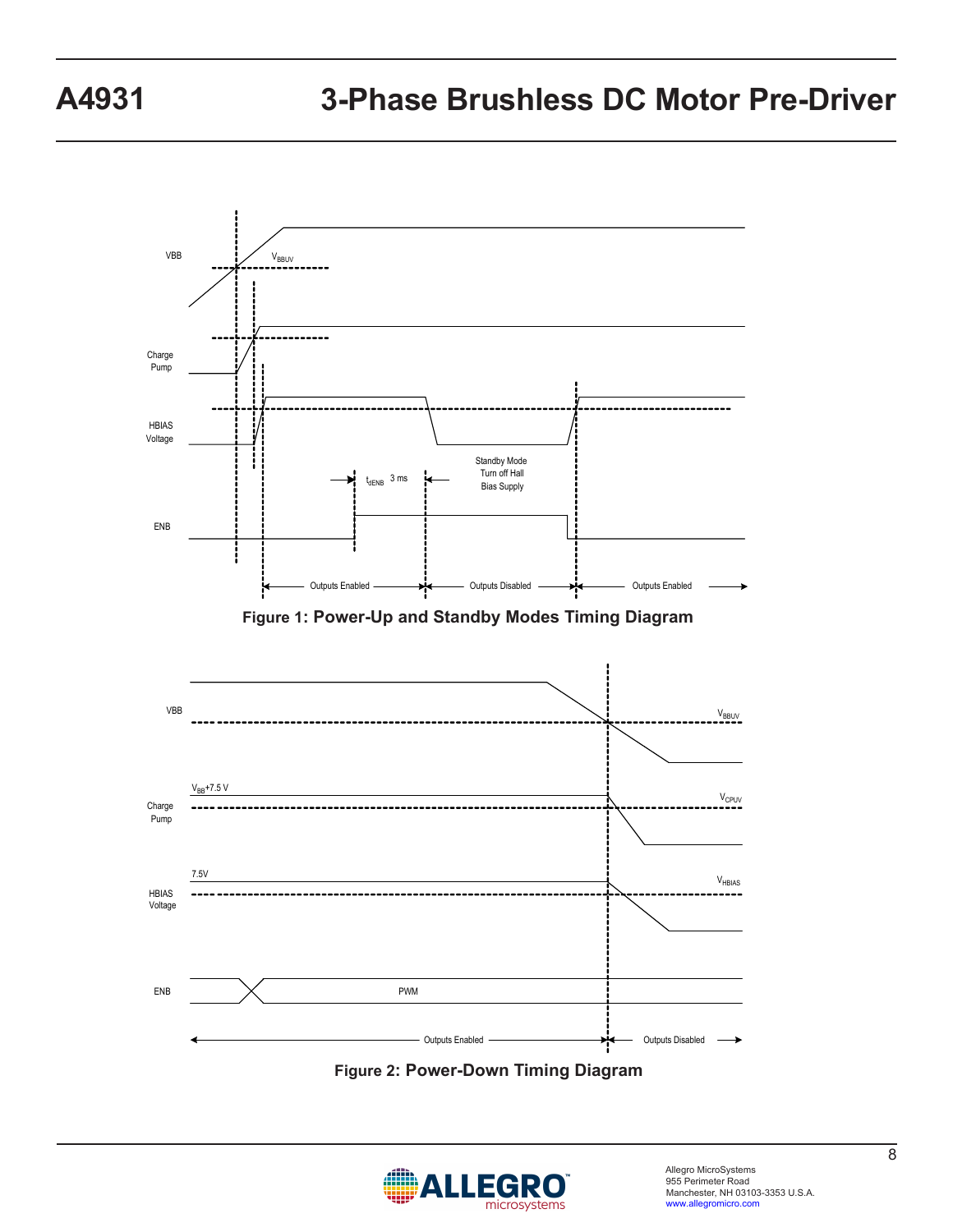## **FUNCTIONAL DESCRIPTION**

### **Current Regulation**

Load current is regulated by an internal fixed off-time PWM control circuit. When the outputs of the full bridge are turned on, current increases in the motor winding until it reaches a value,  $I_{TRIP}$ , given by:

$$
I_{\text{TRIP}} = 200 \text{ mV} / R_{\text{SENSE}}
$$

When  $I_{TRIP}$  is reached, the sense comparator resets the source enable latch, turning off the source driver. At this point, load inductance causes the current to recirculate for the fixed off-time period.

#### **Enable Logic**

The Enable input terminal (ENB pin) allows external PWM. ENB low turns on the selected sink-source pair. ENB high switches off the appropriate drivers and the load current decays. If ENB is held low, the current will rise until it reaches the level set by the internal current control circuit. Typically PWM frequency is in 20 to 30 kHz range. If the ENB high pulse width exceeds 3 ms, the gate outputs are disabled. The Enable logic is summarized in the following table:

| <b>ENB Pin Setting</b> | Outputs        | <b>Outputs State</b>                            |
|------------------------|----------------|-------------------------------------------------|
|                        | On             | Drive                                           |
| 1                      | Source Chopped | Slow Decay with<br>Synchronous<br>Rectification |
| 1 for $>$ 3 ms typical | ገff            | Disable                                         |

### **Fixed Off-Time**

The A4931 fixed off-time is set to 25 µs nominal.

### **PWM Blank Timer**

When a source driver turns on, a current spike occurs due to the reverse recovery currents of the clamp diodes as well as switching transients related to distributed capacitance in the load. To prevent this current spike from erroneously resetting the source Enable latch, the sense comparator is blanked. The blanking timer runs after the off-time counter completes, in order to provide the blanking function. The blanking timer is reset when ENB is chopped or DIR is changed. With external PWM control, a DIR change or an ENB on triggers the blanking function. The duration is fixed at 1.5 µs.

### **Synchronous Rectification**

When a PWM-off cycle is triggered, either by a chop command on ENB or by an internal fixed off-time cycle, load current recirculates. The A4931 synchronous rectification feature turns on the appropriate MOSFETs during the current decay, and effectively shorts out the body diodes with the low  $R_{DS(on)}$  driver. This lowers power dissipation significantly and can eliminate the need for external Schottky diodes.

#### **Brake Mode**

A logic low on the BRAKEZ pin activates Brake mode. A logic high allows normal operation. Braking turns on all three sink drivers, effectively shorting out the motor-generated BEMF. The BRAKEZ input overrides the ENB input and also the Lock Detect function.

It is important to note that the internal PWM current control circuit does not limit the current when braking, because the current does not flow through the sense resistor. The maximum current can be approximated by  $V_{BEMF} / R_{LOAD}$ . Care should be taken to insure that the maximum ratings of the A4391 are not exceeded in the worse case braking situation, high speed and high inertial load.

### **HBIAS Function**

This function provides a power supply of 7.5 V, current-limited to 30 mA. This reference voltage is used to power the logic sections of the IC and also to power the external Hall elements.

#### **Standby Mode**

To prevent excessive power dissipation due to the current draw of the external Hall elements, Standby mode turns off the HBIAS output voltage. Standby mode is triggered by holding ENB high for longer than 3 ms. Note that Brake mode overrides Standby mode, so hold the BRAKEZ pin high in order to enter Standby mode.

### **Charge Pump**

The internal charge pump is used to generate a supply above  $V_{BB}$ to drive the high-side MOSFETs. The voltage on the VCP pin is internally monitored, and in case of a fault condition, the outputs of the device are disabled.

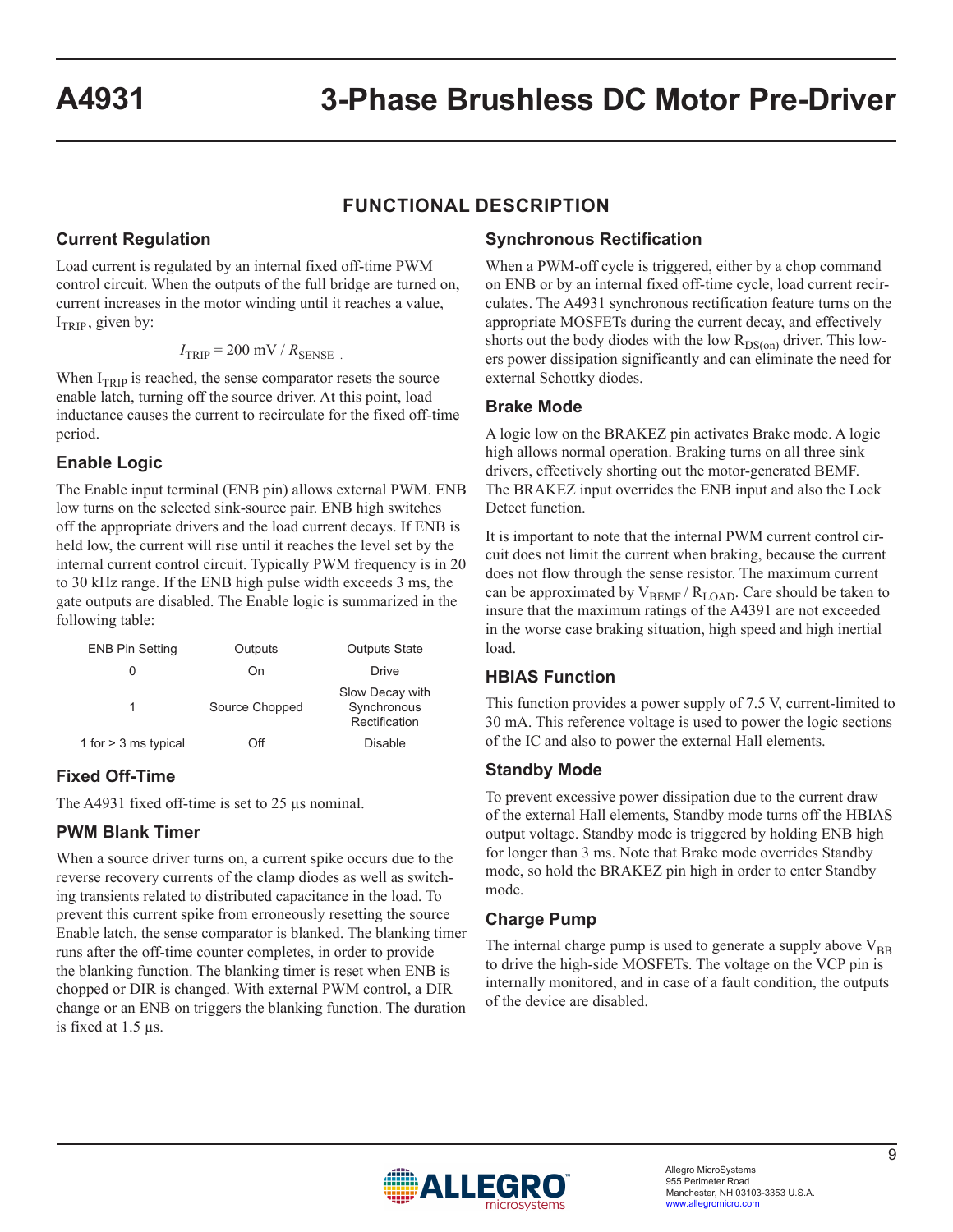#### **Fault Shutdown**

In the event of a fault due to excessive junction temperature or due to low voltage on VCP or VBB, the outputs of the device are disabled until the fault condition is removed. At power-up, the UVLO circuit disables the drivers.

#### **Overvoltage Protection**

VBB is monitored to determine if a hazardous voltage is present due to the motor generator pumping up the supply bus. When the voltage exceeds  $V_{\text{BBOV}}$ , the synchronous rectification feature is disabled.

#### **Overtemperature Protection**

If die temperature exceeds approximately 170°C, the Thermal Shutdown function will disable the outputs until the internal temperature falls below the 15°C hysteresis.

#### **Hall State Reporting**

The FG1 pin is an open-drain output that changes state at each transition of an external Hall element. The FG2 pin is an opendrain output that changes state at each HAx transition.

#### **Lock Detect Function**

The IC will evaluate a locked rotor condition under either of these two different conditions:

• The FG1 signal is not consistently changing.

• The proper commutation sequence is not being followed. The motor can be locked in a condition in which it toggles between two specific Hall device states.

Both of these fault conditions are allowed to persist for period of time,  $t_{lock}$ .  $t_{lock}$  is set by capacitor connected to CLD pin.  $C_{LD}$ produces a triangle waveform (1.67 V peak-to-peak) with frequency linearly related to the capacitor value.  $t_{lock}$  is defined as 127 cycles of this triangle waveform, or:

$$
t_{\rm lock} = C_{\rm LD} \times 20~{\rm s}/\mu{\rm F}
$$

After the wait time,  $t_{lock}$ , has expired, the outputs are disabled, and the fault is latched. These fault conditions can only be cleared by any one of the following actions:

- Rising or falling edge on the DIR pin
- VBB UVLO threshold exceeded (during power-up cycle)
- ENB pin held high for  $> t_{lock}$  / 2

The Lock Detect function can be disabled by connecting CLD to GND.

When the A4931 is in Brake mode, the Lock Detect counter is disabled.

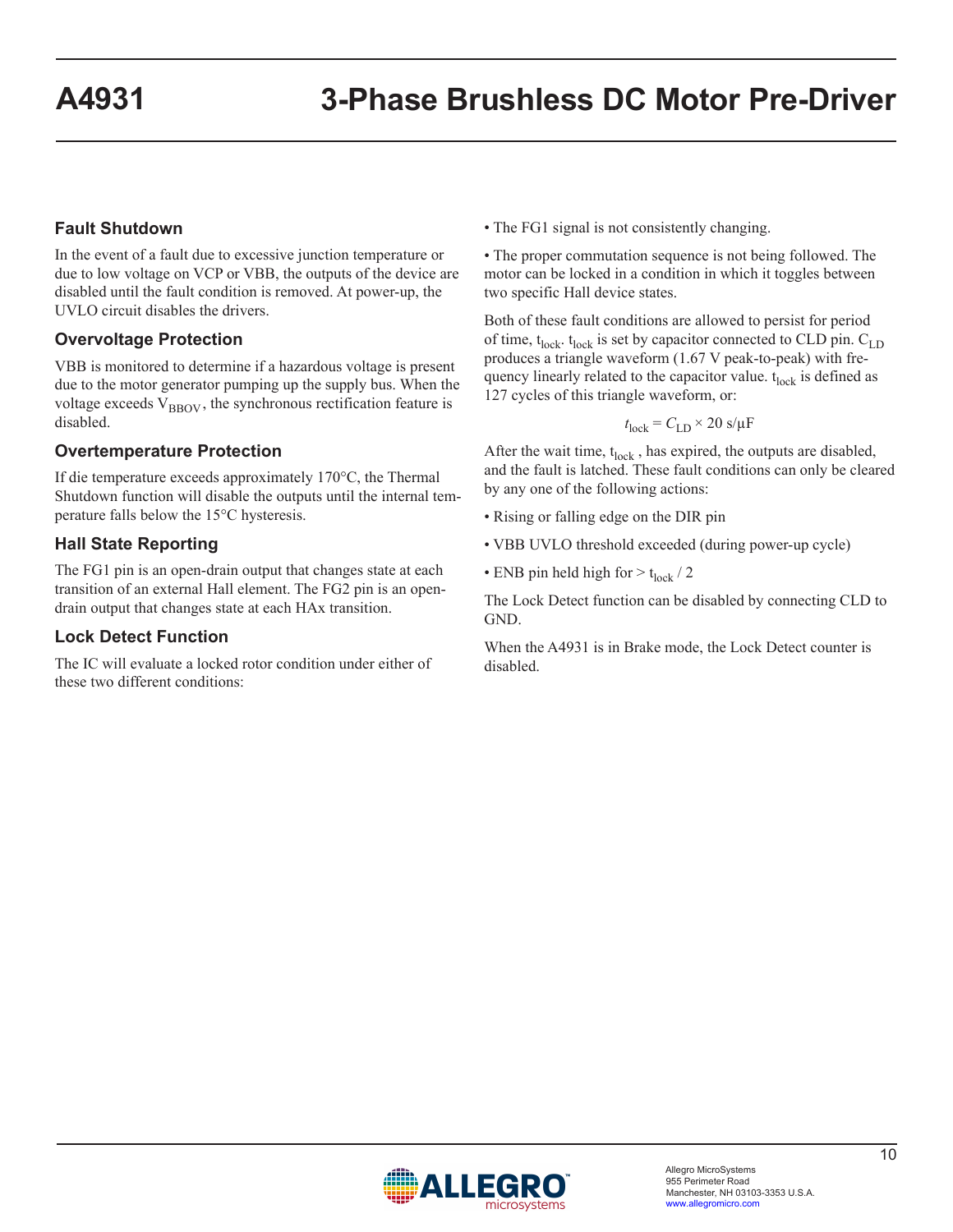**ET Package, 28-Contact QFN**



nicrosystems

EIA/JEDEC Standard JESD51-5)

 $\sqrt{\epsilon}$  Branding scale and appearance at supplier discretion  $\sqrt{D}$  Coplanarity includes exposed thermal pad and terminals